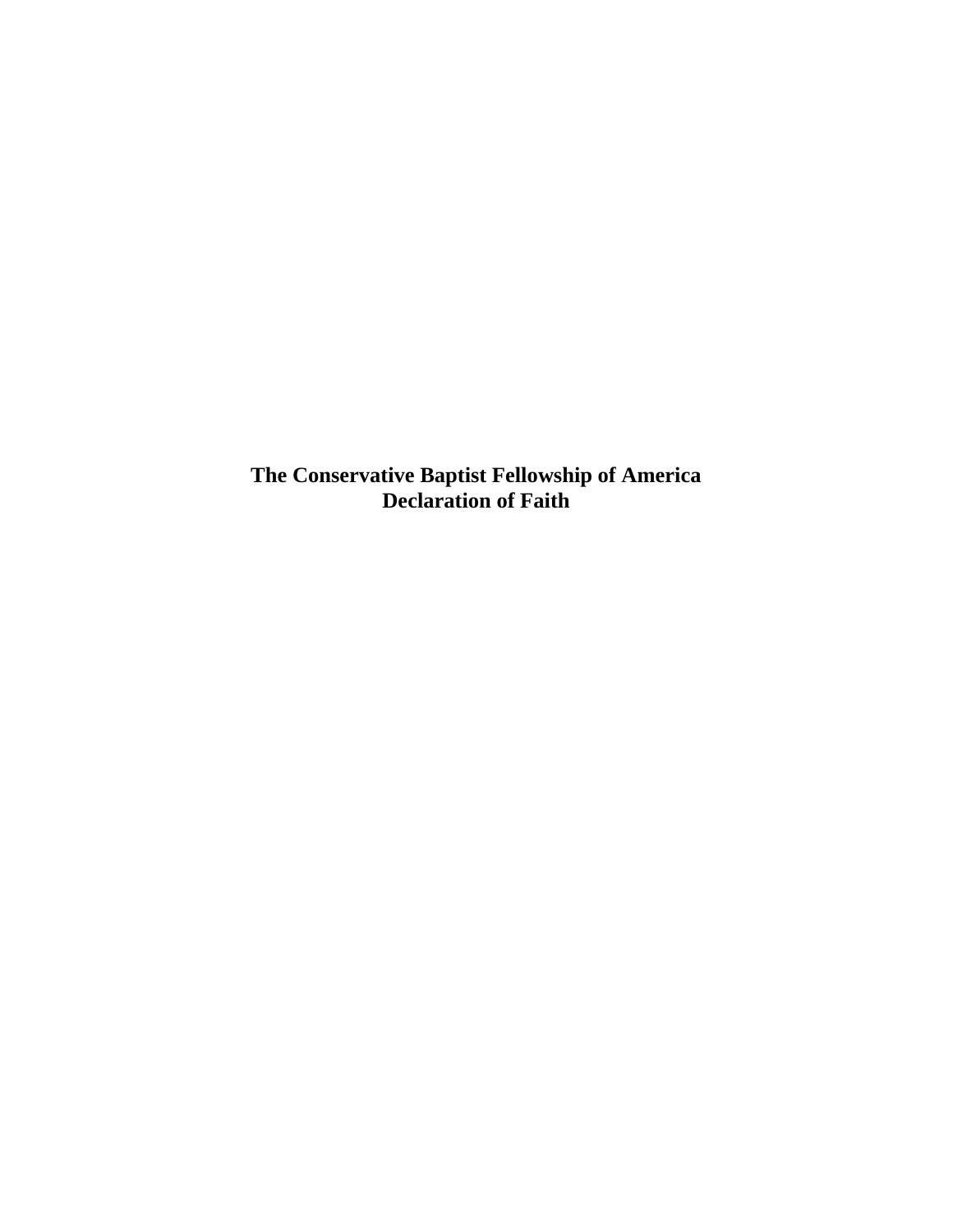## **Declaration of Faith**

**The Word of God** – We believe the Scriptures of the Old and New Testaments are the inspired Word of God, inerrant in the original writings, complete as the revelation of God's will for salvation, and the supreme and final authority in all matters to which they speak.

**The Trinity** – We believe in one God, Creator and Sustainer of all things, eternally divine existing in three persons: Father, Son and Holy Spirit; we believe that these are equal in every distinct perfection and they execute distinct but harmonious offices in the work of creation, providence, and redemption.

**God the Father** – We believe in God the Father: an infinite, personal Spirit, perfect in holiness, wisdom, power, and love. We believe that He concerns Himself mercifully in the affairs of humanity, that He hears and answers prayer, and that He saves from sin and death all who come to Him through Jesus Christ.

**Jesus Christ** – We believe that Jesus Christ is God's eternal Son, who has precisely the same nature, attributes, and perfections as God the Father and God the Holy Spirit. We believe further that He is not only true God, but true man, conceived by the Holy Spirit and born of the virgin Mary. We also believe in His sinless life, His substitutionary atonement, His bodily resurrection from the dead, His ascension into heaven, His priestly intercession on behalf of His people, and His personal, visible, premillennial return from heaven.

**Holy Spirit** – We believe in the Holy Spirit, His personality and His work in regeneration, sanctification, and preservation. His ministry is to glorify the Lord Jesus Christ, to implement Christ's work of redeeming the lost, and to empower the believer for godly living and service.

**Man** – We believe God originally created persons, male and female, in the image of God and free from sin. We further believe all people are sinners by nature and choice and are spiritually dead. We also believe that those who repent of sin and trust Jesus Christ as Savior are regenerated by the Holy Spirit.

**Salvation** – We believe in salvation by grace through faith in the Lord Jesus Christ. We further believe that this salvation is based upon the sovereign grace of God, was purchased by Jesus Christ on the cross, and is received by faith, apart from any human merit, works, or ritual. We further believe salvation results in righteous living, good works, and proper social concern.

**The Church** – We believe that the Church is the spiritual body of which Christ is the head. We believe that the true Church is composed of all persons who have been regenerated by the Holy Spirit. We believe that this body expresses itself in local assemblies whose members have been immersed upon a credible confession of faith and have associated themselves for worship, for instruction, for evangelism, and for service. We believe the ordinances of the local church are believer's baptism by immersion and the Lord's Supper. We also believe in the interdependence of local churches and the mutual submission of believers to each other in love.